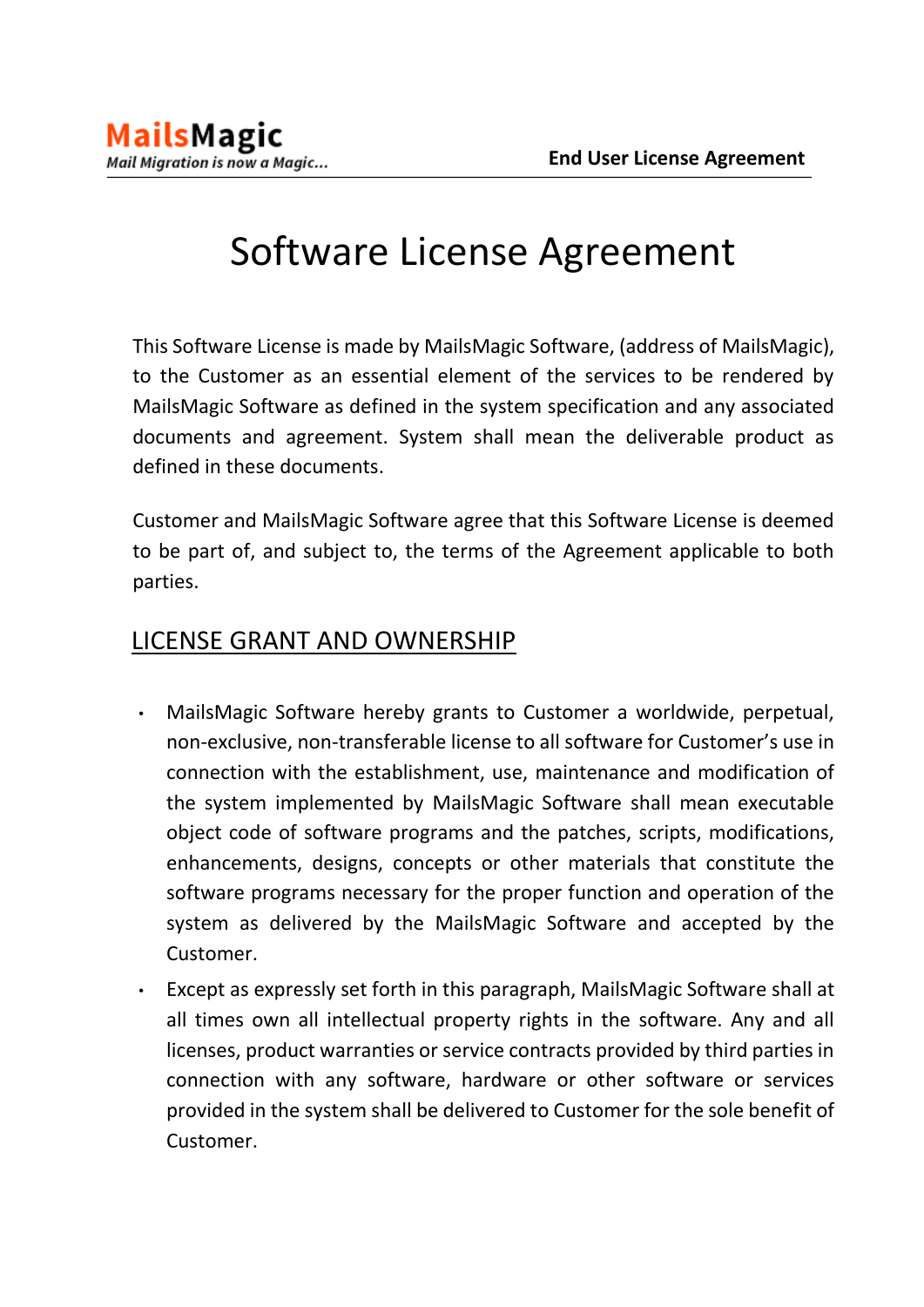• Customer may supply to MailsMagic Software or allow the MailsMagic Software to use certain proprietary information, including service marks, logos, graphics, software, documents and business information and plans that have been authored or pre-owned by Customer. All such intellectual property shall remain the exclusive property of Customer and shall not be used by MailsMagic Software for any purposes other than those associated with delivery of the system.

# COPIES, MODIFICATION AND USE

- Customer may make copies of the software for archival purposes and as required for modifications to the system. All copies and distribution of the software shall remain within the direct control of Customer and its representatives.
- Customer may make modifications to the source code version of the software, if and only if the results of all such modifications are applied solely to the system. In no way does this Software License confer any right in Customer to license, sublicense, sell, or otherwise authorize the use of the software, whether in executable form, source code or otherwise, by any third parties, except in connection with the use of the system as part of Customer's business.
- All express or implied warranties relating to the software shall be deemed null and void in case of any modification to the software made by any party other than MailsMagic Software.

# **WARRANTIES AND REPRESENTATIONS**

MailsMagic Software represents and warrants to Customer that: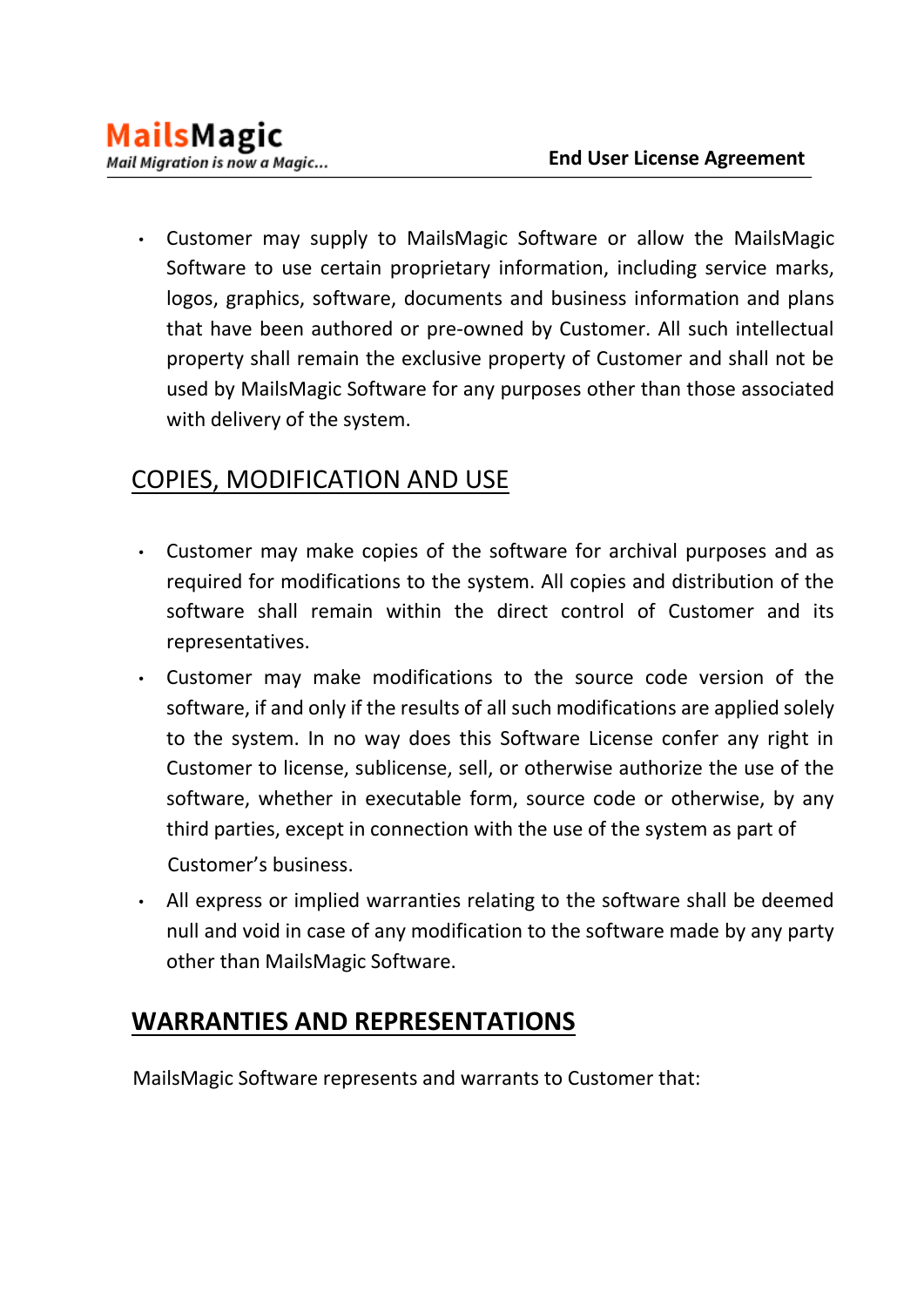- It has all necessary rights and authority to execute and deliver this Software License and perform its obligations hereunder and to grant the rights granted under this Software License to Customer;
- The goods and services provided by contractor under this Software License, including the software and all intellectual property provided hereunder, are original to MailsMagic Software or its subcontractors or partners; and
- The software, as delivered as part of the system, will not infringe or otherwise violate the rights of any third party, or violate any applicable law, rule or regulation.
- MailsMagic Software further represents and warrants that, throughout the System Warranty Period, the executable object code of software and the system will perform substantially in accordance with the System Specifications and Agreement. If the software fails to perform as specified and accepted all remedies are pursuant to the policies set forth in the Specification and in the Agreement. No warranty of any type or nature is provided for the source code version of the software which is delivered as is.
- Except as expressly stated in this Agreement, there are no warranties, express or implied, including, but not limited to, the implied warranties of fitness for a particular purpose, of merchantability, or warranty of no infringement of third party intellectual property rights.

# **INDEMNIFICATION**

• MailsMagic Software hereby indemnifies and shall defend and hold harmless Customer, its parent companies and its and their subsidiaries, affiliates, officers, directors, employees, agents and subcontractors from and against all liability, damages, loss, cost or expense, including but not limited to reasonable attorneys' fees and expenses, arising out of or in connection with any breach or alleged breach of the Agreement or any third party claims that the software or system here provided by MailsMagic Software infringes or